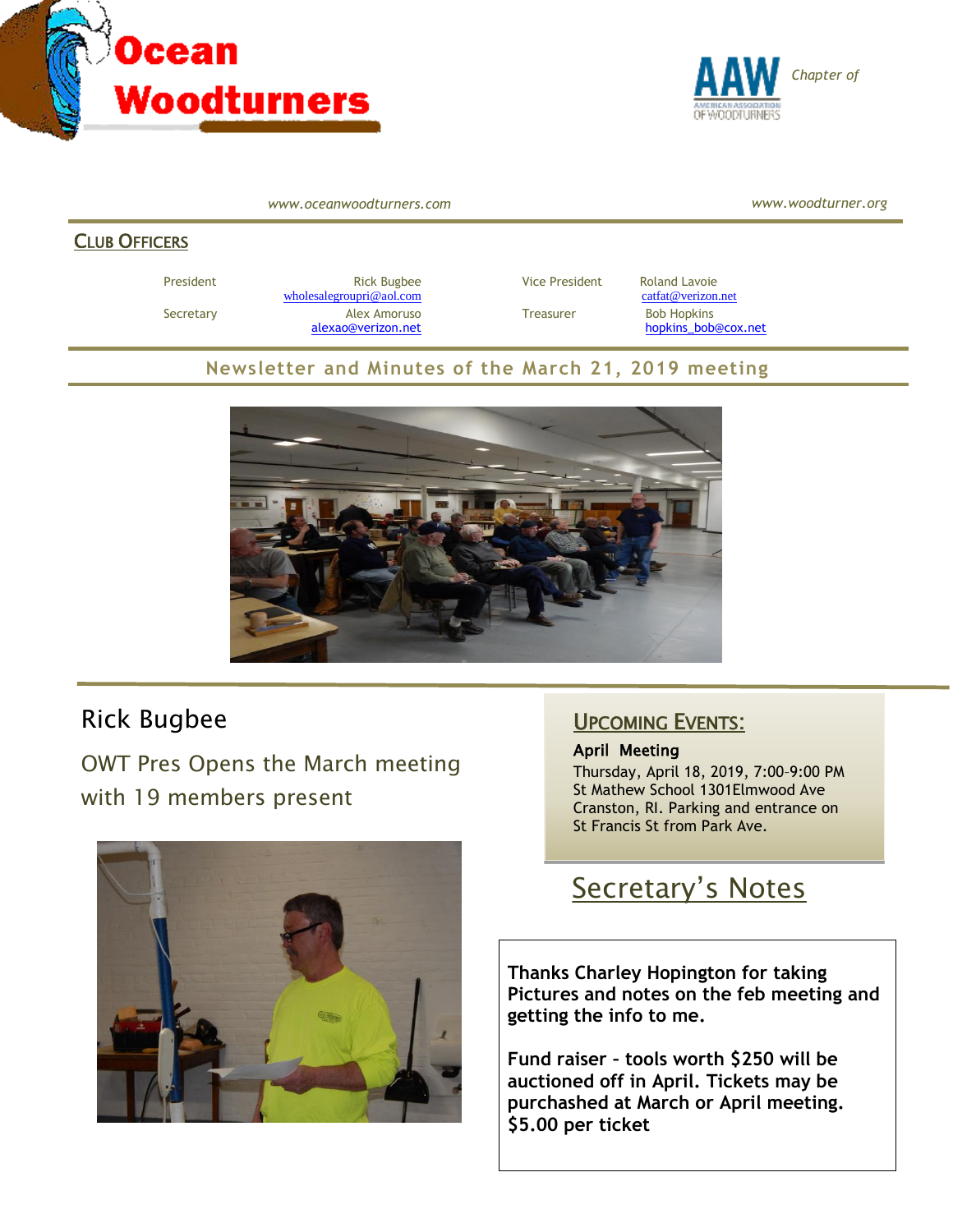### Ocean Woodturners – March 21, 2019

DEMO



Wayne Miller on segmented acrylic bowls.

#### Treasures notes Bob Hopkins

You can pay your dues directly from the website at <http://www.oceanwoodturners.com/dues.cfm> Dues: Club dues are \$25 annually. For members who wish to have a printed Newsletter mailed to them monthly, there is an annual charge of \$5 to cover postage, payable with club dues. All payments should be mailed to:

Bob Hopkins, 48 Tilbury Drive, Bristol, RI 02809 Anyone interested in helping out at WATER FIRE call Bob



# Meeting Minutes

#### Rick opened the meeting with 19 members

|                           | <b>Treasurer's Report</b> General treasury \$2707.75 |           |
|---------------------------|------------------------------------------------------|-----------|
|                           | Camera fund.                                         | \$585.49  |
|                           | Total.                                               | \$3293.24 |
| <b>Committee Reports.</b> |                                                      |           |
| <b>Program Committee:</b> |                                                      | No report |

Outreach Committee: No report Fundraising Committee: No report

Turn and Learn -  $6 - 7$  before next meeting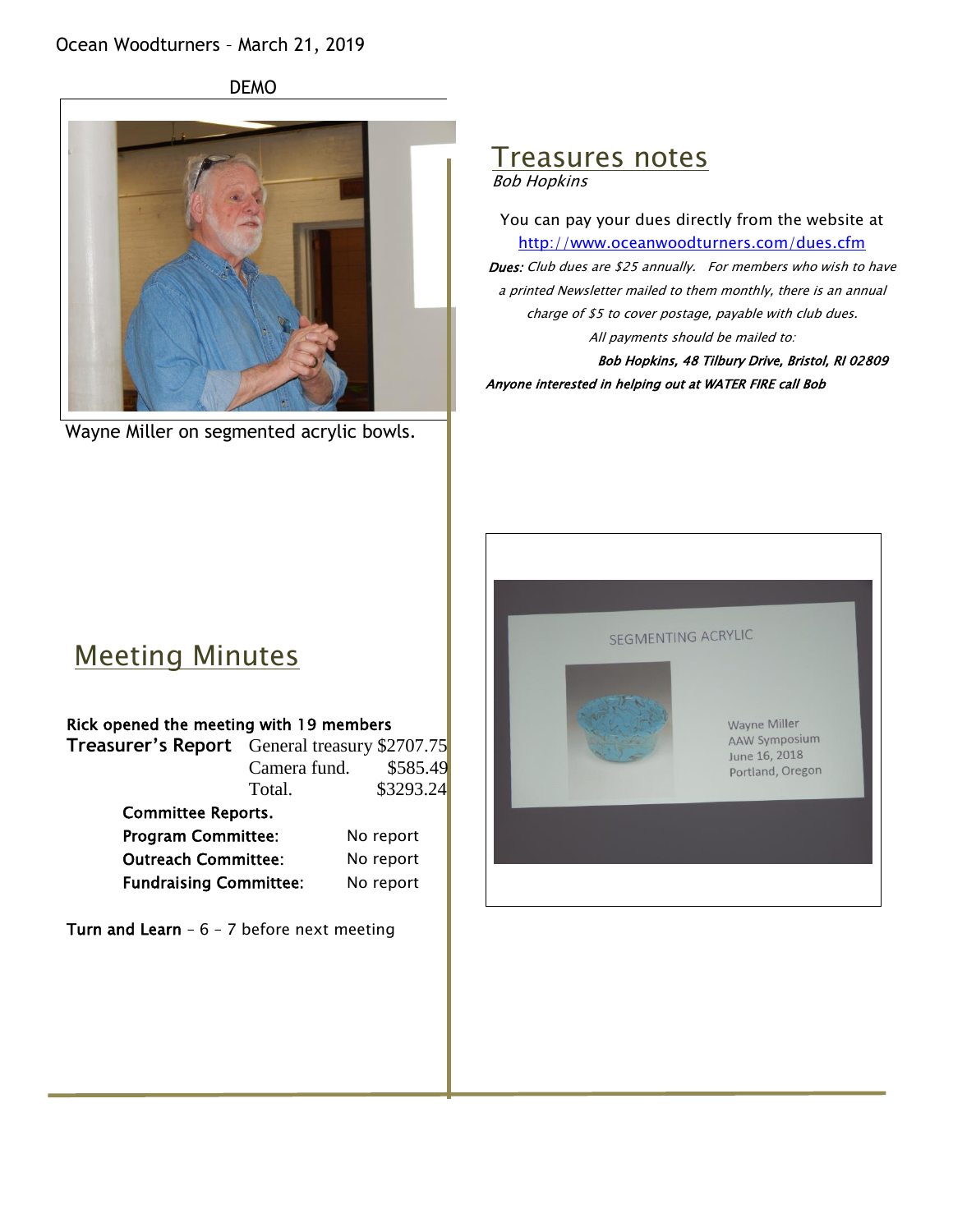Ocean Woodturners – March 21, 2019

# Show and Tell



 **Mike Feldman silver maple and scoop**